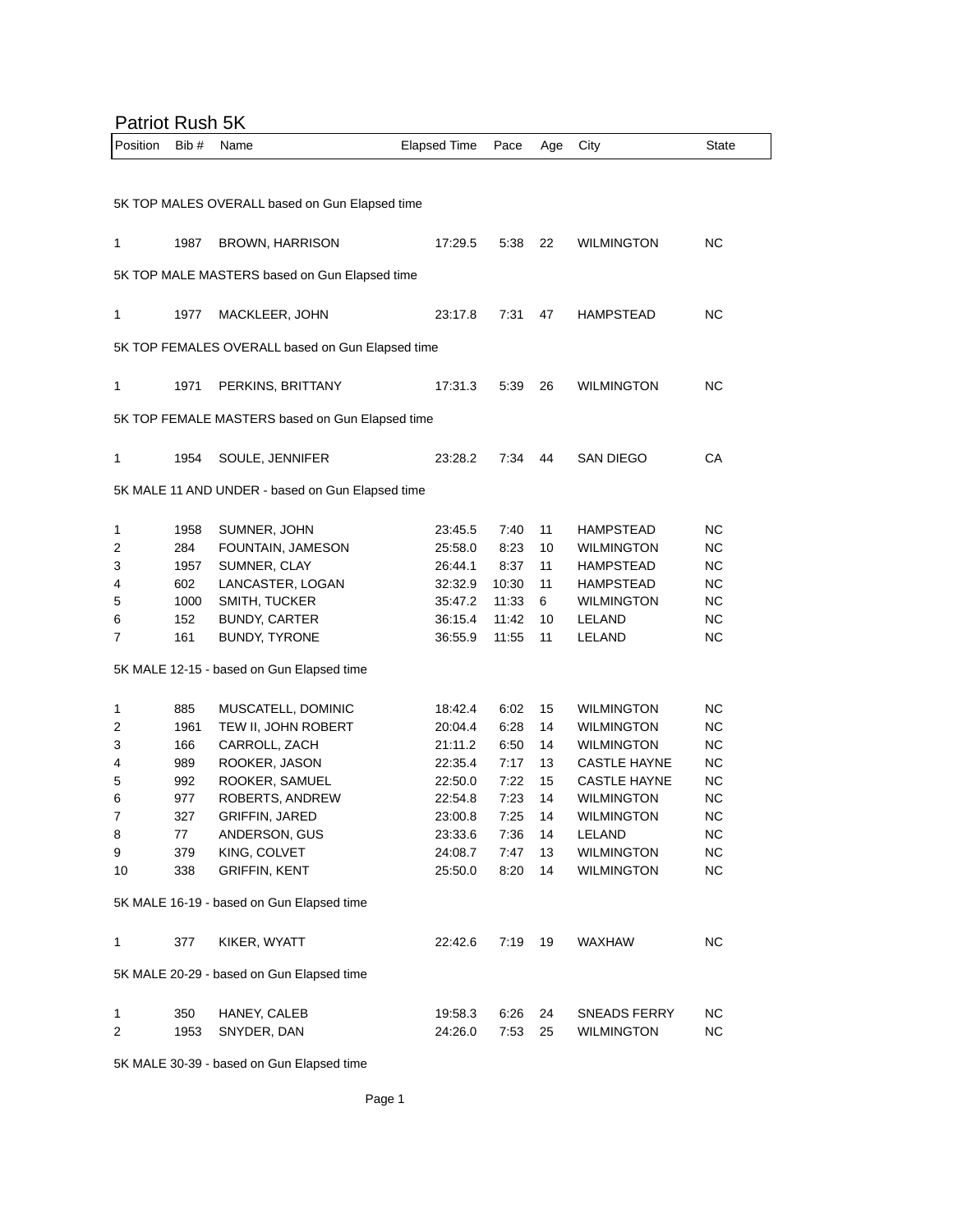| Position                                           | Bib# | Name                                      | <b>Elapsed Time</b> | Pace  | Age | City                | State     |  |
|----------------------------------------------------|------|-------------------------------------------|---------------------|-------|-----|---------------------|-----------|--|
|                                                    |      |                                           |                     |       |     |                     |           |  |
| 1                                                  | 1980 | PERRY, SCOTT                              | 17:39.8             | 5:42  | 35  | <b>WILMINGTON</b>   | NС        |  |
| 2                                                  | 1955 | STATON, CHRIS                             | 20:37.8             | 6:39  | 32  | <b>WILMINGTON</b>   | <b>NC</b> |  |
| 3                                                  | 1981 | HALVERSON, DAN                            | 21:00.7             | 6:46  | 39  | <b>WILMINGTON</b>   | <b>NC</b> |  |
| 4                                                  | 1979 | MANSBERY, RYAN                            | 23:48.2             | 7:41  | 36  | <b>WILMINGTON</b>   | <b>NC</b> |  |
| 5                                                  | 1986 | DEBERRY, ADAM                             | 25:00.8             | 8:04  | 36  | <b>CASTLE HAYNE</b> | <b>NC</b> |  |
| 6                                                  | 976  | ROBERSON, BRINKLEY                        | 27:03.6             | 8:44  | 31  | <b>BATTLEBORO</b>   | <b>NC</b> |  |
| 7                                                  | 1983 | WILLIAMS, TIM                             | 35:15.5             | 11:22 | 39  | ROCKY POINT         | NС        |  |
| 5K MALE 40-49 - based on Gun Elapsed time          |      |                                           |                     |       |     |                     |           |  |
| 1                                                  | 1991 | CHIAVETTA, STEPHEN                        | 24:11.7             | 7:48  | 44  | <b>WILMINGTON</b>   | NС        |  |
| 2                                                  | 994  | RUWE, MIKE                                | 26:44.1             | 8:37  | 44  | <b>WILMINGTON</b>   | <b>NC</b> |  |
| 3                                                  | 78   | ANDERSON, JON                             | 28:03.6             | 9:03  | 44  | LELAND              | NС        |  |
| 4                                                  | 369  | KAUFMAN, MONTY                            | 28:06.1             | 9:04  | 45  | <b>WILMINGTON</b>   | <b>NC</b> |  |
| 5                                                  | 1989 | METZLER, CHARLES                          | 28:31.2             | 9:12  | 43  | <b>WILMINGTON</b>   | <b>NC</b> |  |
| 6                                                  | 1985 | <b>GRAVES, RICK</b>                       | 28:40.9             | 9:15  | 46  | <b>WILMINGTON</b>   | <b>NC</b> |  |
| 7                                                  | 969  | RENNEKER, EVAN                            | 29:48.0             | 9:37  | 40  | <b>WILMINGTON</b>   | <b>NC</b> |  |
| 8                                                  | 615  | LEE, ROBERT                               | 30:34.8             | 9:52  | 45  | <b>WILMINGTON</b>   | <b>NC</b> |  |
| 9                                                  | 1976 | DOWD, ANTHONY                             | 32:32.3             | 10:30 | 45  | ROCKY POINT         | <b>NC</b> |  |
| 10                                                 | 997  |                                           |                     | 11:34 | 41  | <b>WILMINGTON</b>   | <b>NC</b> |  |
| 11                                                 |      | SMITH, JASON                              | 35:50.5             |       |     | <b>WILMINGTON</b>   | <b>NC</b> |  |
| 12                                                 | 334  | <b>GRIFFIN, JOHN</b>                      | 36:16.5             | 11:42 | 40  |                     | <b>NC</b> |  |
|                                                    | 1969 | <b>WHITEHEAD, CHRIS</b>                   | 37:08.5             | 11:59 | 42  | <b>BURGAW</b>       |           |  |
| 13                                                 | 174  | SNOWDEN, CHRIS                            | 39:12.7             | 12:39 | 49  | <b>WILMINGTON</b>   | <b>NC</b> |  |
| 14                                                 | 683  | <b>MARTIN, MICHAEL</b>                    | 47:41.2             | 15:23 | 49  | HAMPSTEAD           | NC.       |  |
|                                                    |      | 5K MALE 50-59 - based on Gun Elapsed time |                     |       |     |                     |           |  |
| 1                                                  | 911  | PIETRZYKOWSKI, ROBERT                     | 23:24.3             | 7:33  | 51  | <b>WILMINGTON</b>   | <b>NC</b> |  |
| 2                                                  | 1978 | SPARR, SCOTT                              | 25:33.3             | 8:15  | 57  | LONG BEACH          | NY        |  |
| 3                                                  | 890  | MUSCATELL, DONALD                         | 27:11.3             | 8:46  | 50  | <b>WILMINGTON</b>   | NC        |  |
|                                                    |      | 5K MALE 60+ - based on Gun Elapsed time   |                     |       |     |                     |           |  |
| 1                                                  | 303  | GALLI, LOU                                | 27:24.9             | 8:50  | 69  | <b>WILMINGTON</b>   | <b>NC</b> |  |
| 2                                                  | 685  | MCLOUGHLIN, DENNIS                        | 34:08.8             | 11:01 | 66  | HAMPSTEAD           | NС        |  |
| 3                                                  | 1982 | BRYDEN, DAVID                             | 35:28.5             | 11:26 | 68  | WILMINGTON          | <b>NC</b> |  |
| 5K FEMALE 11 AND UNDER - based on Gun Elapsed time |      |                                           |                     |       |     |                     |           |  |
| 1                                                  | 898  | MUSCATELL, KARINA                         | 32:22.3             | 10:26 | 10  | <b>WILMINGTON</b>   | <b>NC</b> |  |
| 2                                                  | 445  | KUGATOW, BOBBIE                           | 35:11.6             | 11:21 | 9   | HAMPSTEAD           | <b>NC</b> |  |
| 3                                                  | 1984 | <b>WILLIAMS, TAYLEE</b>                   | 35:12.2             | 11:21 | 8   | ROCKY POINT         | NC.       |  |
| 4                                                  | 999  | SMITH, MARTHA                             | 35:12.3             | 11:21 | 9   | WILMINGTON          | <b>NC</b> |  |
| 5                                                  | 932  | PLASKY, LIBBY                             | 35:21.1             | 11:24 | 10  | <b>WILMINGTON</b>   | <b>NC</b> |  |
|                                                    | 567  | LANCASTER, LAUREN                         |                     | 11:55 | 8   | HAMPSTEAD           | <b>NC</b> |  |
| 6<br>7                                             | 240  |                                           | 36:56.0<br>41:33.3  | 13:24 |     | <b>WILMINGTON</b>   | <b>NC</b> |  |
|                                                    |      | DAIL, OLIVIA                              |                     |       | 10  |                     |           |  |
| 8                                                  | 216  | CLEM, PARKER JANE                         | 41:33.9             | 13:24 | 11  | <b>WILMINGTON</b>   | <b>NC</b> |  |
| 5K FEMALE 12-15 - based on Gun Elapsed time        |      |                                           |                     |       |     |                     |           |  |
| 1                                                  | 975  | RICKARD, CAMRYN                           | 28:41.0             | 9:15  | 14  | <b>CASTLE HAYNE</b> | NC.       |  |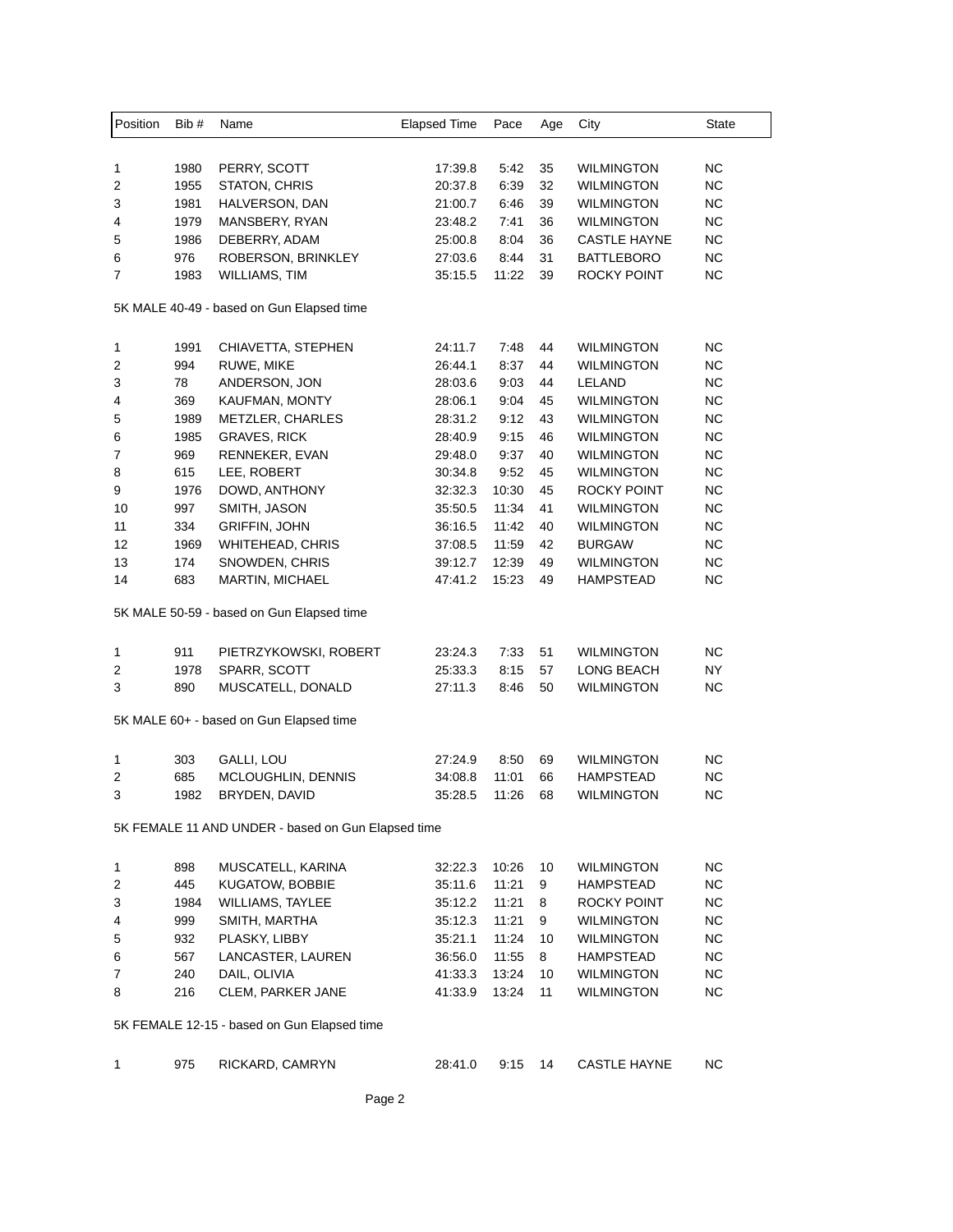| Position                                    | Bib# | Name                   | <b>Elapsed Time</b> | Pace  | Age | City                  | State     |  |
|---------------------------------------------|------|------------------------|---------------------|-------|-----|-----------------------|-----------|--|
| 2                                           | 1960 | SNOWDEN, TAYLOR        | 33:26.9             | 10:47 | 15  | <b>WILMINGTON</b>     | <b>NC</b> |  |
| 5K FEMALE 16-19 - based on Gun Elapsed time |      |                        |                     |       |     |                       |           |  |
| 1                                           | 605  | LE, TINA               | 28:51.6             | 9:18  | 19  | <b>BELMONT</b>        | NC.       |  |
| 2                                           | 341  | HAGER, HANNAH          | 29:18.0             | 9:27  | 17  | <b>WILMINGTON</b>     | <b>NC</b> |  |
| 3                                           | 111  | BARBER, MEGAN          | 32:23.1             | 10:27 | 17  | HAMPSTEAD             | <b>NC</b> |  |
| 4                                           | 1990 | <b>BARTH, DANIELLE</b> | 33:53.2             | 10:56 | 17  | <b>ROCKY POINT</b>    | NC.       |  |
| 5K FEMALE 20-29 - based on Gun Elapsed time |      |                        |                     |       |     |                       |           |  |
| 1                                           | 345  | HANEY, ALEXANDRA       | 24:04.5             | 7:46  | 23  | <b>SNEADS FERRY</b>   | NC.       |  |
| 2                                           | 691  | MONTAGNER, LISA        | 29:20.5             | 9:28  | 29  | <b>WILMINGTON</b>     | <b>NC</b> |  |
| 3                                           | 899  | NELSON, KASITY         | 29:29.9             | 9:31  | 23  | <b>WILMINGTON</b>     | NC.       |  |
| 4                                           | 1962 | THORLEY, ABBY          | 31:30.8             | 10:10 | 20  | <b>CASTLE HAYNE</b>   | NC.       |  |
| 5                                           | 147  | <b>BIRD, ASHLEY</b>    | 34:18.1             | 11:04 | 26  | <b>WILMINGTON</b>     | <b>NC</b> |  |
| 6                                           | 217  | COLWELL, JENNIFER      | 35:43.8             | 11:31 | 24  | ROCKY POINT           | <b>NC</b> |  |
| 5K FEMALE 30-39 - based on Gun Elapsed time |      |                        |                     |       |     |                       |           |  |
| 1                                           | 692  | MUELLER, KIM           | 18:09.8             | 5:51  | 39  | <b>CASTLE HAYNE</b>   | NC.       |  |
| 2                                           | 113  | <b>BAUER, TIFFANY</b>  | 24:19.9             | 7:51  | 33  | <b>WILMINGTON</b>     | <b>NC</b> |  |
| 3                                           | 963  | RENNEKER, CAROL        | 26:38.8             | 8:35  | 38  | <b>WILMINGTON</b>     | <b>NC</b> |  |
| 4                                           | 444  | KUGATOW, AMANDA        | 27:07.6             | 8:45  | 37  | HAMPSTEAD             | <b>NC</b> |  |
| 5                                           | 993  | RUWE, DANA LEIGH       | 27:19.7             | 8:49  | 34  | <b>WILMINGTON</b>     | <b>NC</b> |  |
| 6                                           | 909  | PATE, ASHLEY           | 27:31.6             | 8:53  | 33  | <b>BURGAW</b>         | <b>NC</b> |  |
| 7                                           | 1974 | LAYAO, ROXANNE         | 32:21.6             | 10:26 | 31  | <b>WILMINGTON</b>     | <b>NC</b> |  |
| 8                                           | 1988 | TYRPAK, JENNY          | 32:56.5             | 10:37 | 31  | <b>WILMINGTON</b>     | <b>NC</b> |  |
| 9                                           | 533  | STEPHENSON, LAUREN     | 33:35.0             | 10:50 | 32  | <b>WILMINGTON</b>     | NC.       |  |
| 10                                          | 548  | LANCASTER, KERRI       | 36:55.9             | 11:55 | 34  | HAMPSTEAD             | NC.       |  |
| 11                                          | 1959 | SUMNER, TRICIA         | 40:24.9             | 13:02 | 39  | HAMPSTEAD             | NC.       |  |
| 5K FEMALE 40-49 - based on Gun Elapsed time |      |                        |                     |       |     |                       |           |  |
| 1                                           | 321  | GOLONKA, JENNIFER      | 26:03.6             | 8:24  | 49  | <b>WILM</b>           | <b>NC</b> |  |
| 2                                           | 729  | MURNANE, LISA          | 26:12.7             | 8:27  | 41  | <b>CASTLE HAYNE</b>   | NC.       |  |
| 3                                           | 991  | ROOKER, LORI           | 26:30.3             | 8:33  | 48  | <b>CASTLE HAYNE</b>   | NС        |  |
| 4                                           | 998  | SMITH, KRISTINE        | 26:54.5             | 8:41  | 44  | <b>WILMINGTON</b>     | <b>NC</b> |  |
| 5                                           | 995  | <b>SCOTT, CHRISTIE</b> | 29:15.2             | 9:26  | 43  | <b>CAROLINA BEACH</b> | <b>NC</b> |  |
| 6                                           | 897  | MUSCATELL, KAREN       | 30:46.8             | 9:55  | 44  | <b>WILMINGTON</b>     | <b>NC</b> |  |
| 7                                           | 926  | PLASKY, LESLIE         | 35:23.4             | 11:25 | 42  | <b>WILMINGTON</b>     | <b>NC</b> |  |
| 8                                           | 154  | <b>BUNDY, RONI</b>     | 36:57.1             | 11:55 | 44  | LELAND                | <b>NC</b> |  |
| 9                                           | 272  | SNOWDEN, DAYNA         | 37:24.4             | 12:04 | 46  | <b>WILMINGTON</b>     | <b>NC</b> |  |
| 10                                          | 934  | PREASE, FELICIA        | 39:16.2             | 12:40 | 43  | <b>WILMINGTON</b>     | <b>NC</b> |  |
| 11                                          | 933  | PREASE, FELICIA        | 39:16.6             | 12:40 | 43  | <b>WILMINGTON</b>     | <b>NC</b> |  |
| 12                                          | 658  | MARTIN, ANGELA         | 39:54.8             | 12:52 | 49  | <b>HAMPSTEAD</b>      | NC.       |  |
| 13                                          | 389  | KNOLLS, MICHELLE       | 42:05.9             | 13:35 | 41  | <b>WILMINGTON</b>     | <b>NC</b> |  |
| 14                                          | 206  | CLEM, AMY PARKER       | 42:33.8             | 13:44 | 47  | <b>WILMINGTON</b>     | NC.       |  |
| 15                                          | 224  | DAIL, DONNA            | 43:02.8             | 13:53 | 42  | <b>WILMINGTON</b>     | <b>NC</b> |  |
|                                             |      |                        |                     |       |     |                       |           |  |

5K FEMALE 50-59 - based on Gun Elapsed time